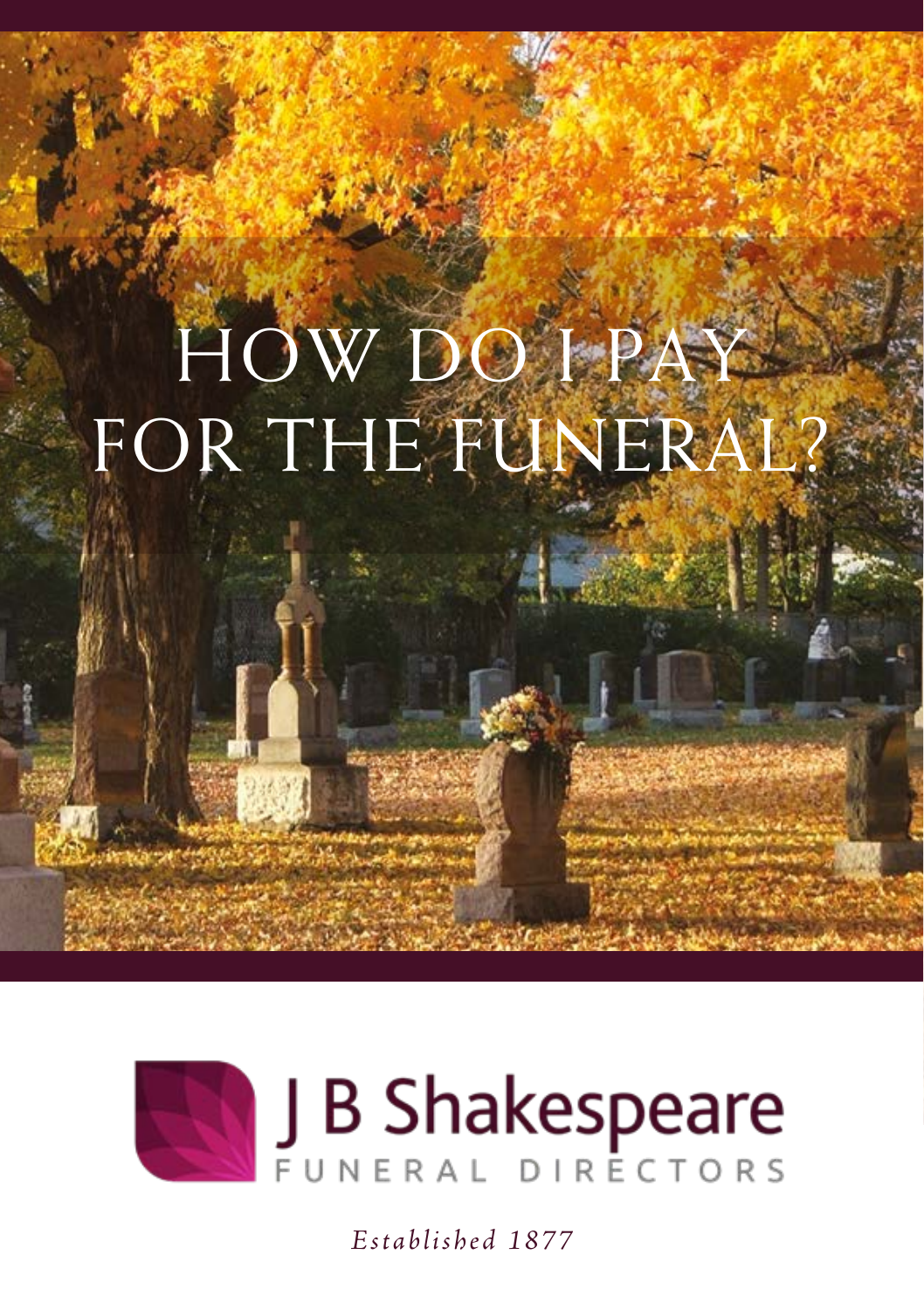## You are not alone

Funerals are expensive, so it should come as no surprise that many people struggle to find the money to pay for them. In the UK 1,640 people die every day. With 22% of the population officially living in poverty, that is 328 people on the breadline dying every day.

That is why Colin Fisher Funeral Directors are committed to helping you and your family through this time. We understand that this is difficult enough without the added worry of financing the funeral.

Your funeral arranger will be happy to help you arrange a simple and respectful funeral service. They will be able to offer advice on ways to keep the expenses down, but still have a full and dignified service for your loved one. It may be that you can look at alternative, less traditional options which may be more personal than the traditional funeral service.

They will also help you contact organisations who may be able to help you with the cost of the funeral and provide you with a full breakdown of the costs of the funeral service to submit with your claim to the Department for Work and Pensions, Benevolent Funds, Charitable Organisations and Finance Companies.

Following the funeral we offer a full aftercare service including bereavement support groups and one-to-one bereavement counselling, free of charge. If you feel you would benefit from these services, please tell your funeral arranger, or call Christine on 020 8660 5547.

## Introduction

Often people don't know how much a funeral costs, until it is time to arrange it for a loved one. At an already distressing time, this can put family and friends in a difficult position. Everyone wants to give their loved one the best possible send-off, but how do you pay for the funeral?

Colin Fisher Funeral Directors provide many options to pay for a funeral. When making the funeral arrangements, your funeral arranger will provide you with a full, itemised estimate of costs for the funeral arrangements specified. The full amount shown on the estimate needs to be paid in full two days prior to the funeral to avoid it being postponed.

A full and final invoice, which may include any last-minute adjustments to the services such as additional flowers, extra staff required on the day or funeral running over 3 hours in duration or memorial pins, will be provided within 7 days after the funeral date, with the balance required within 14 days.

Colin Fisher Funeral Directors appreciate that funerals can be expensive and present very real difficulties to families who have made no prior provision for such expenses.

Our friendly funeral arrangers are here to help and are willing to discuss ways of funding and paying for the funeral service. You will also find more information throughout this booklet.

- Payment from your own funds
- Payment from the Deceased's Estate
- Bereavement Support Payments
- Funeral Expenses Payment from the Social Fund
- Budgeting Loans
- Finance Plans
- Crowdfunding
- Grants
- Charitable Organisations
- Statutory Funerals
- Children's Funerals

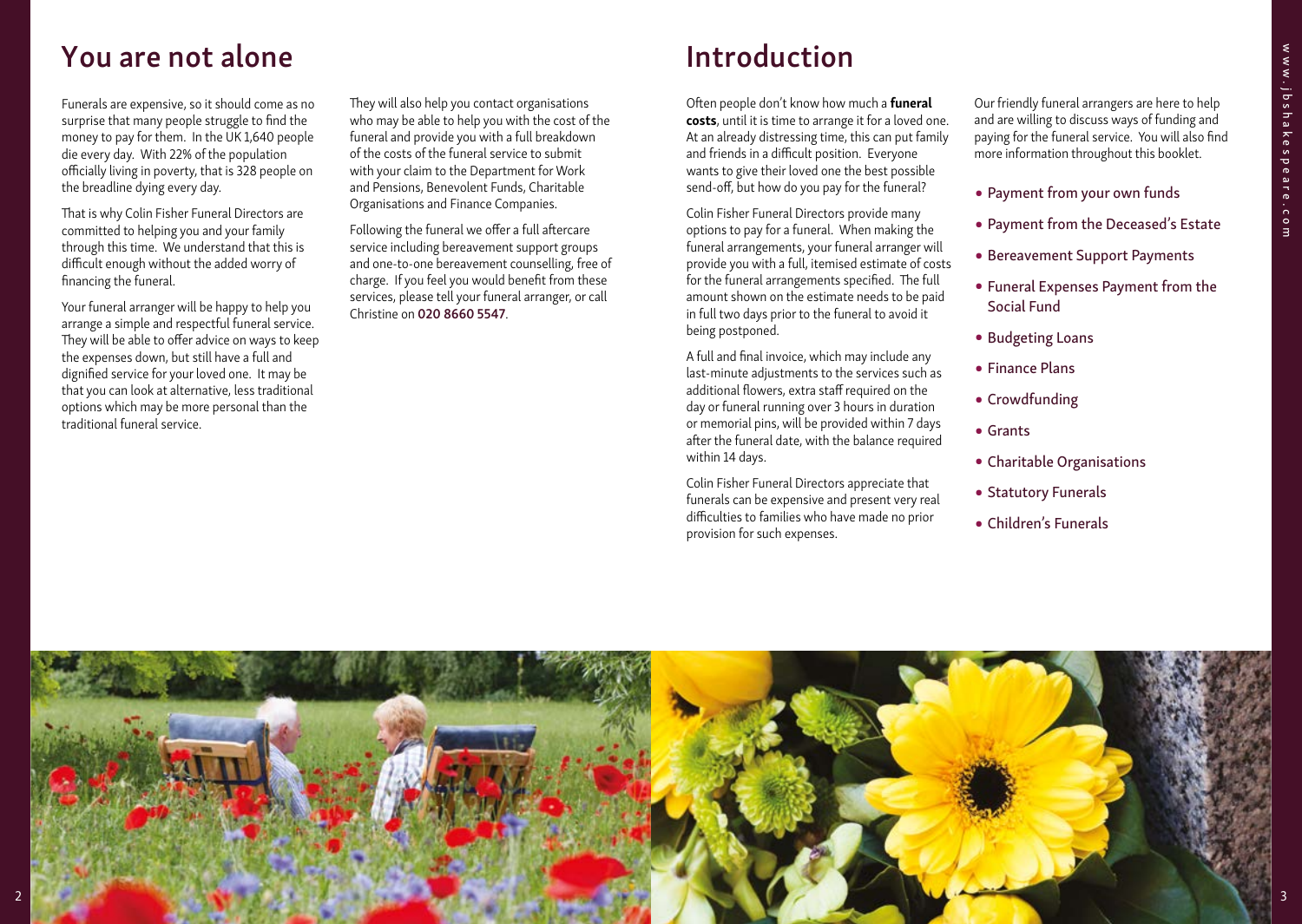## Payment from your own funds

Usually, the next of kin or executor is responsible for making and paying for the funeral arrangements for the deceased.

To make the process easy for our clients we have provided as many payment options as possible, which are listed below:

- By cash
- By cheque (made payable to Colin Fisher Funeral Directors Ltd)
- By debit or credit card
- By bank transfer

We accept all major Credit cards and do not make an additional charge for card payments. Please ask your funeral arranger for our bank details and the details to state on your remittance advice.

When payment is received, we will issue a receipt. Please retain this for your records.

If Letters of Administration or Probate procedures are required, you may need this to recoup the cost of the funeral from the Estate. We do have an inhouse probate advisor who can assist you with probate.

## Payment from the Deceased's Estate

Should there be funds within the deceased's bank or building society account, these funds can be used to pay for the funeral (or part if funds are less than the full cost of the funeral). By paying this way, the family do not have to pay from their own funds and there is the additional benefit that payments are removed from the deceased's estate for inheritance tax purposes.

You will need to provide the bank or building society with your funeral invoice from Colin Fisher Funeral Directors, an original death

certificate and photographic ID. Most banks and building societies have special bereavement staff who can assist you.

Where a property is to be sold to cover funeral costs, Probate will be required. However, Probate can take several months to complete, so the funeral may need to be financed in another way until this is finalised. Your funeral arranger can put you in contact with our specialist Probate Advisor who will be happy to talk you through the process.

## Bereavement Support Payments

You may be able to get Bereavement Support Payment if your husband, wife or civil partner has died under state pension age.

You could be eligible if your husband, wife or civil partner either:

- Paid National Insurance contributions for at least 25 weeks – it does not matter if you have not paid National Insurance contributions yourself.
- Died because of an accident at work or a disease caused by work

When they died you must have been:

- Under State Pension age
- Living in the UK or a country that pays bereavement benefits

You cannot claim Bereavement Support Payment if you're in prison, if you were divorced, your civil partnership was dissolved, or you were living with someone else when your husband, wife or civil partner died.

Bereavement Support Payment can be paid for up to 18 months from your husband, wife or civil partner's death but if you reach state pension age before the end of the 18 months, you will no longer qualify.

#### How to claim

The Department for Work and Pensions encourage applications to be done over the phone. They claim that any telephone request can be dealt with in about 10-15 minutes. Phone calls are free of charge, and our funeral arrangers can support you with this call.

Alternatively, the form can be accessed here:

#### *https://www.gov.uk/government/publications/ bereavement-support-payment-claim-form*

The phone number to use to make a new claim is: 0800 731 0139

#### What you'll get

Bereavement Support Payment consists of an initial lump sum payment of £2,500 (or, if you have children, £3,500) and a further 18 monthly instalments of £100 (or, if you're eligible for Child Benefit, £350).

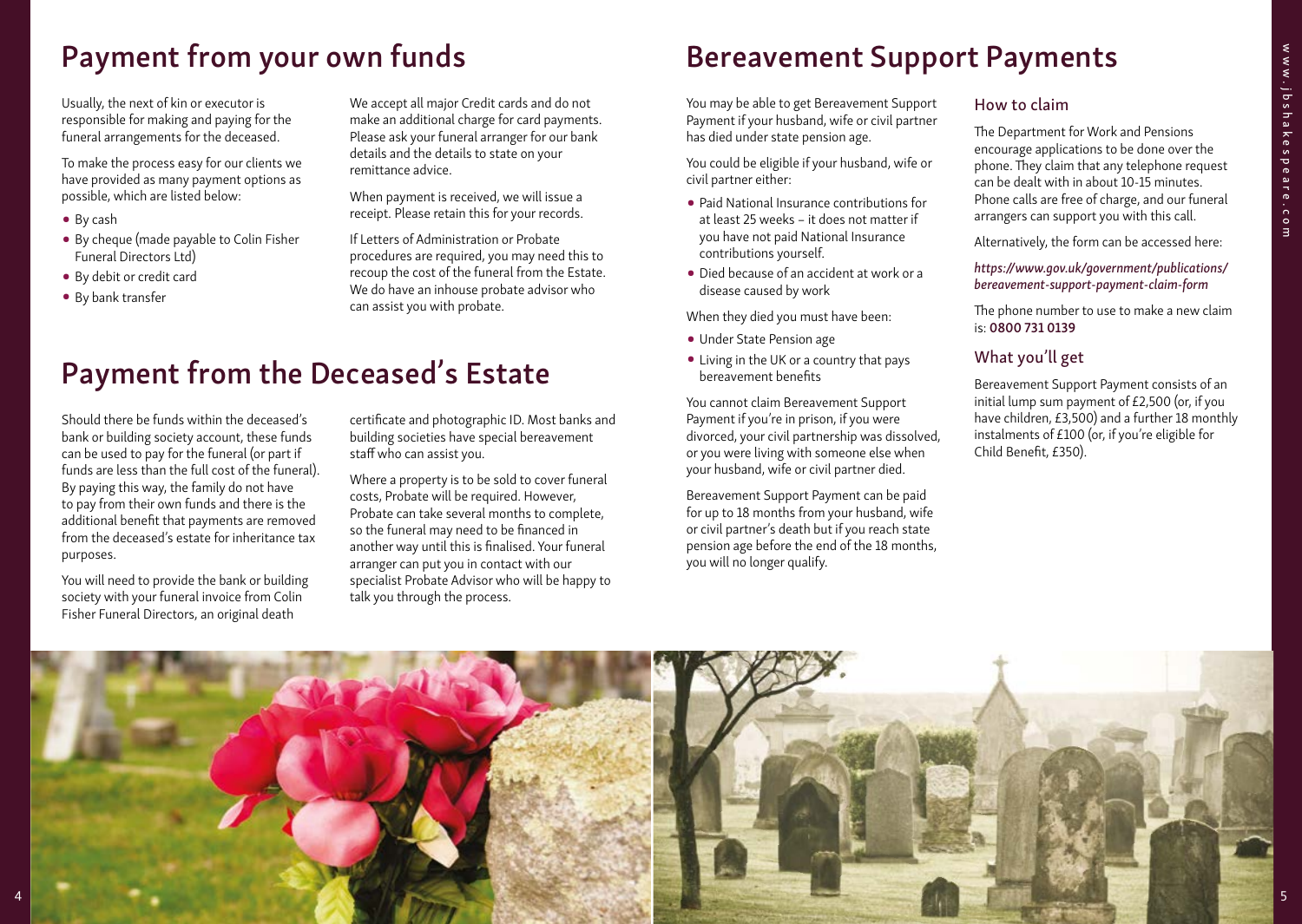## Funeral Expenses Payment from the Social Fund

If you are low on income and need help to pay for a funeral you're arranging, It may be possible for you to claim from the Department for Work and Pensions to assist towards funeral costs.

Making a claim can be a complex process and can leave people confused and frustrated at a very stressful time. That's why our funeral arrangers can help you contact the Department for Work and Pensions to discuss what you may be entitled to, and to guide you through the claims process.

The funeral payment from the social fund is available to people on qualifying benefits when there is no money from the family or the estate of the deceased. It used to cover the cost of a basic funeral. It now only covers around 37% of the overall bill.

You can apply for a funeral payment from the social fund if the following apply:

- You get certain benefits or tax credits
- You meet the rules on your relationship with the deceased
- You're arranging a funeral in the UK,the European Economic Area (EEA) or Switzerland

#### Qualifying Criteria:

You (or your partner) must be receiving one or more of the following:

- •Income Support
- •Income-based Jobseeker's Allowance
- •Income-related Employment & Support Allowance
- Pension Credit
- Housing Benefit
- The disability or severe-disability element of Working Tax Credit
- Child Tax Credit
- Universal Credit

You might also be eligible if you're getting a Support for Mortgage Interest loan. You can also claim for a Funeral Expenses Payment if you have made an application for any of these benefits, but are still awaiting the outcome of your claim.

If you were responsible for a deceased child but not their parent, you can claim if the nonresident parent is receiving one or more of these benefits.

Where there is a close relative of the deceased that is not in receipt of benefits, your claim for a Funeral Expenses Payment may not be accepted.

#### Rules on your relationship with the deceased

You must be one of the following:

- The partner of the deceased when they died
- A close relative or close friend of the deceased
- The parent of a baby stillborn after 24 weeks of pregnancy
- The parent or person responsible for a deceased child who was under 16 (or under 20 and in approved education or training).

#### You might not get a Funeral Expenses Payment if another close relative of the deceased (such as a sibling or parent) is in work.

#### How to claim

The Department for Work and Pensions encourage applications to be done over the phone. They claim that any telephone request can be dealt with in about 10-15 minutes. Phone calls are free of charge, and our funeral arrangers can support you with this call. Alternatively, the form can be accessed here:

#### *https://www.gov.uk/government/uploads/ system/uploads/attachment\_data/file/586398/ SF200-funeral-payment-claim-form.pdf*

The phone number to use to make a new claim is: 0800 731 0469 (Option 2)

The date of the funeral must be in place before the DWP will consider the application over the phone. The DWP won't deal with any claim until after the date of the funeral.

For enquiries about existing claims please call 0800 169 0140.

#### What you'll get

Funeral Expenses Payment can help to pay for some of the costs of the following:

- Burial fees for a particular plot
- Cremation fees, including the cost of the doctor's certificate
- Travel to arrange or go to the funeral
- The cost of moving the body within the UK, if it's being moved more than 50 miles
- Death certificates or other documents

You can also receive up to £700 towards funeral expenses such as funeral director's fees, flowers or the coffin. The payment will not usually cover all the costs of the funeral.

How much you get depends on your circumstances. This includes any other money that's available to cover the costs, for example from an insurance policy or the deceased person's estate.

If the deceased had a pre-paid funeral plan, you can only get up to £120 to help pay for items not covered by their plan.

Funeral Expenses Payment is paid into your bank, building society or credit union account if you've already paid for the funeral.

The money will be paid directly to the organiser of the funeral (for example, the funeral director) if you have not paid yet.

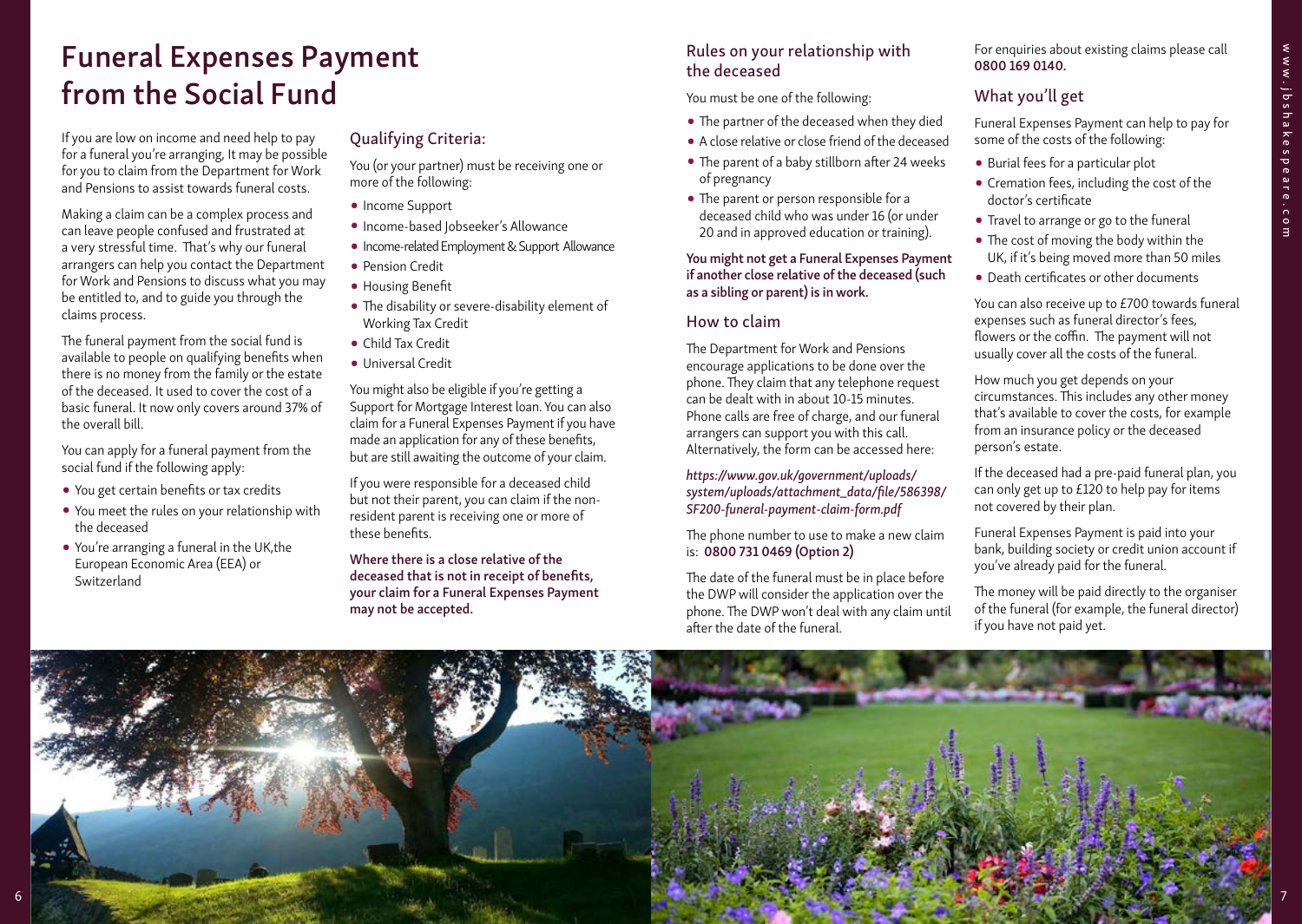# www.jbshakespeare.com www.jbshakespeare.com

## Budgeting Loan

A Budgeting Loan can help pay funeral costs. However, you are only eligible for a Budgeting Loan if you have been receiving one of the following benefits for at least 6 months:

- Income Support
- •Income-based Jobseekers Allowance
- •Income-related Employment and Support Allowance
- Pension Credit

If you moved from Universal Credit to Pension Credit then any time spent claiming Universal Credit will count towards the 6 months.

You cannot get a budgeting loan if:

- You are currently claiming Universal Credit (You can apply for a Budgeting Advance instead)
- You're involved in industrial action (for example a strike, walkout or lockout)
- You owe more than £1500.00 in Crisis or Budgeting Loans

#### What you could get

The lowest amount you can borrow is £100. You could get up to:

• £348 if you're single

- £464 if you have a partner
- £812 if you or your partner claim Child Benefit
- How much you could get depends on whether you:
- Can pay the loan back
- Have savings of more than £1,000 (£2,000 if you or your partner are 63 or over)
- Are paying back an existing Budgeting Loan or Crisis Loan

A Budgeting Loan is interest free so you only pay back what you borrow.

The repayments will be taken automatically from your benefits. The amount you repay is based on your income - including any benefits you receive - and what you can afford.

After you apply for a Budgeting Loan, you'll get a letter telling you if you've been offered a loan. The letter explains how much your weekly repayments would be if you accept the loan.

You normally must repay the loan within 2 years (104 weeks). If you stop getting benefits, you'll need to arrange another way to repay.

## Finance Plans

Colin Fisher Funeral Directors provide funeral finance via an agreement with an FCA regulated provider FuneralSafe Funeral Finance.

You can apply whilst making the funeral arrangements. Your funeral arranger can help you with the application. Upon a successful application you will receive a text message and an e-mail containing your loan agreement. If you are happy with everything in the loan agreement you can accept it via the link in the e-mail. Once you have accepted the agreement Colin Fisher Funeral Directors are notified by FuneralSafe Funeral Finance, and all you need to do is make your agreed repayments.

FuneralSafe Funeral Finance will provide you with a personal online login account to manage your finance plan. Furthermore, they are able to

## Benevolent Funds and Charitable Organisations

Depending on where you and your family members work, you may find that additional help and support is available from specific benevolent funds. Benevolent funds can be linked to trades, unions, armed services, or even your location within the UK.

The purpose of a benevolent fund is to provide financial support and practical help during difficult times. Your funeral arranger has access to a full list of benevolent funds and organisations that may be able to aid you and how to apply.

Some benevolent funds have a fully online application process, whilst others require you to contact them to ask for an application form. Applying does not guarantee that you will be successful. In addition to financial support, benevolent funds are often able to assist with emotional and practical support.

There are a few charities who have funds to help with funeral costs, particularly those who offer any support you may need in regard to the finance and its repayments.

The finance agreement is very flexible and transparent. Should you wish to settle the balance earlier than the agreement states, you can do so without penalty, and the interest charge will be adjusted to match the payment period.

You can apply for a loan between £500.00 and £7,500.00 to cover all or part of the funeral fees. Repayments can be made over 12-48 months.

Applications can be made online at: *https://colinfisherfuneraldirectors.com/ arranging-a-funeral/paying-for-the-funeral/*

or by telephone to Funeral Safe Funeral Finance 0330 002 0875.

have died because of a specific illness. They each have their own specifications for who they can help and often will not be able to provide a grant for items that have already been paid for. It is therefore important to contact the charity as soon as possible to submit your application for assistance, and advise your funeral arranger that you have done so. Applying for a charitable grant does not guarantee that you will be successful.

Your funeral arranger has access to a database of benevolent funds and charitable organisations who may be able to assist you financially, practically or emotionally. Please don't hesitate to ask for details of organisations that may be appropriate to you. Alternatively, you can visit the website *www.turn2us.org.uk* which has a search function for charitable organisations and benevolent funds.

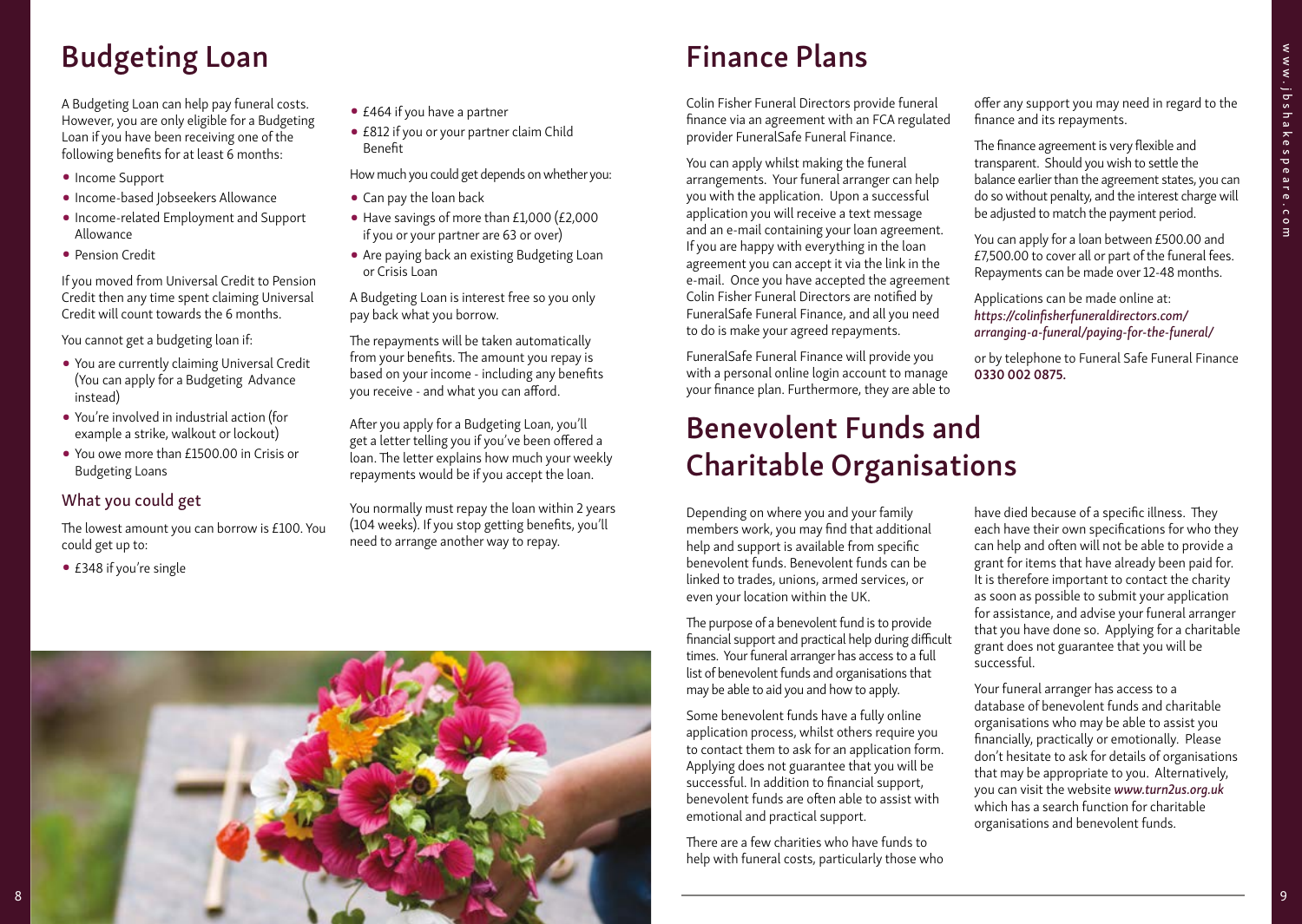# www.jbshakespeare.com www.jbshakespeare.com

## Crowdfunding

Crowdfunding is a way to raise money quickly by requesting donations from other people. It works by asking many people to contribute small amounts of money towards your cause. By using online functions and social media a very large number of people can be approached in a short amount of time.

People use crowdfunding to raise money for all sorts of causes. Paying for funerals is just one of these.

There are many different crowdfunding websites. The steps for setting up a crowdfunding page

## Statutory Funerals

Some families find that, although there are insufficient finances available to cover a funeral arrangement, they are not entitled to a grant from the Social Fund, and are unable to get a finance package or alternative funding for the funeral. The deceased may even have no family to make the funeral arrangements.

Local authorities are required by law to arrange a 'statutory' or 'public health' funeral when no suitable arrangements have been made for a person in their area. The funeral, sometimes referred to as a 'Pauper's funeral' is typically arranged with a local funeral director and takes the form of a simple, no-frills funeral. If you and your family decide that this is the best option for you, and the person died at home or in a nursing home, please ask your funeral arranger for an application form. You will need to submit this to the Statutory Funeral Officer in the local authority in which the person died for the application to be considered. If the person died in hospital then you will need to speak to the hospital bereavement office for an application.

Submitting the application does not guarantee that it will be accepted. The Statutory Funeral Officer will need to investigate your exact circumstances, and those of the person who has died.

are similar across the different platforms and generally include registering with the site, creating a description of the reason for your crowdfunding and uploading photographs. You will need to set a goal amount and a time scale for this to be achieved and provide your bank details so that you can receive the payments.

When researching it is best to check what commissions the website takes on donations, and whether there are additional fees for credit card payments. It is important to consider that crowdfunding has no guarantees of the amount that will be raised.

Public funeral costs are regarded as a civil debt and local authorities have up to three years to reclaim some, or all, of a public funeral's costs from the estate of the person who has died. The estate includes any money, savings or property that someone had, but does not include a house or personal things left to a widow, widower or surviving civil partner.

Each borough has a statutory funeral officer. To contact the officer for the borough of Croydon please contact Croydon Bereavement Service on 0208 684 3877.

## Children's Funerals

At Colin Fisher Funeral Directors we understand that dealing with the death of a child is a devastating experience for any parent. In addition to the support we offer to all our families, we offer a simple funeral service free of charge for babies and children under the age of 18.

There may be charges for third-parties for the funeral service, and many of the methods above can be used to finance these and any extra services you may desire.

The government has recently introduced the 'Children's Funeral Fund' to ensure that fees for the burial or cremation of a child will be waived by all local authority crematoriums and cemeteries, and will instead be funded by the government.

The fund will also contribute up to £300.00 towards a coffin for the child, as well as cover any

fees for the removal of implanted medical devices for a cremation, the completion of cremation certificates by a medical professional or the services of a third-party grave digger – where these are not claimed by the cemetery authority. They will also cover the cost of a suitable container for storing the child's cremated remains in a columbarium or similar if the urn supplied by the crematorium is unsuitable for this.

For additional items, such as flowers, orders of service, provision of additional vehicles etc, there are specific charitable organisations who can issue grants towards the cost of the funeral or a headstone. Your funeral arranger has access to a database of charitable organisations and benevolent funds who may be able to offer financial assistance at this time.